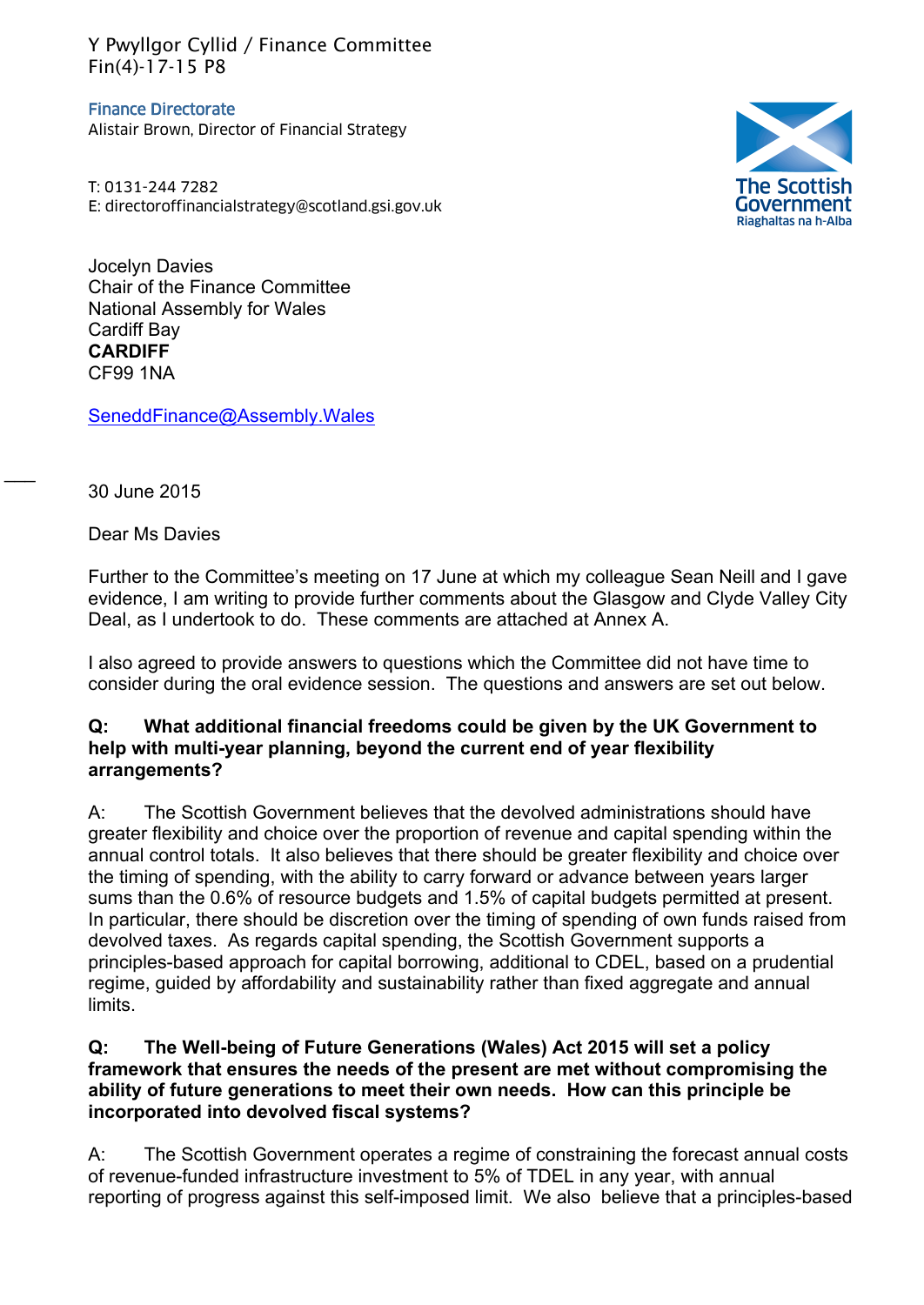approach to capital borrowing, based on a prudential regime, will embed sustainability into borrowing decisions and help avoid burdening future generations.

Beyond fiscal issues, the Scottish Government has set demanding emissions targets to combat climate change, with a view to reducing the impact on future generations of energy and other choices made now.

I hope that this is helpful.

Yours sincerely

# **ALISTAIR BROWN**